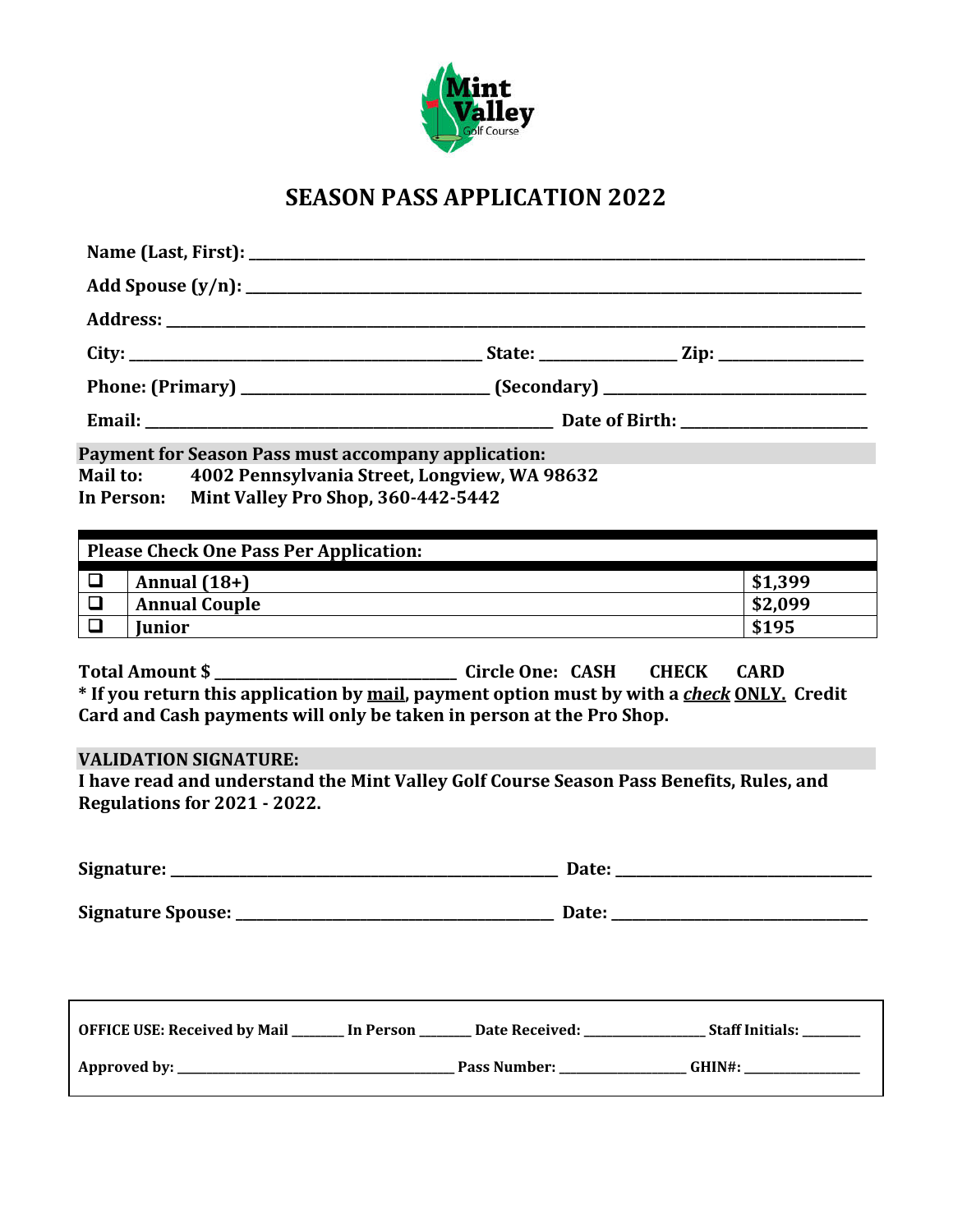

## **Mint Valley Golf Course Season Pass Benefits, Rules, and Regulations for 2022 - 2023**

The City of Longview, hereafter referred to as "the City", oversees the operation of Mint Valley Golf Course. Policies, rules and regulations may be amended and/or changed at the discretion of the City. Any rules and regulations governing the course and clubhouse shall be considered and applied to the season pass holder in addition to the following season pass rules and regulations. Please read and understand the following Season Pass payment, benefits, rules and regulations set forth so that you will better understand and appreciate our club operations. For further information or questions contact Mint Valley Golf Pro Shop at 360-442-5442.

Season Pass: Passes run from May 1, 2022 – April 30, 2023. Season passes are only good for greens fees. Power cart fees, cart storage leases, club membership fees, and special events are additional.

Season Passes feature a 10-day booking window (instead of only 7) and receive a 10% discount on merchandise in the Pro Shop (*excluding clubs and balls*). It may not be applied to a private party or event.

### **I. General Course Policies**

- 1. Season Passes are from May 1, 2022 April 30, 2023. Those new to season passes who take advantage of the new golfer special may play at the time of purchase starting February 15, 2022.
- 2. Mint Valley Golf Course is Open as weather permits all year, closed Christmas Day.
- 3. Season Passes are non-transferable, and the use of a season pass by anyone other than the purchaser is prohibited and subject to revocation of pass and golf privileges and loss of fees for remainder of the golf season.
- 4. All players must pay appropriate golf fees and follow course policies.
- 5. Five-somes are only allowed before 7:30am and after 4:00pm.
- 6. All players and guests must have their own set of golf clubs.

### **II. Refunds**

All season passes are non-refundable and non-transferable. Refunds will be approved or denied and pro-rated at discretion of the City.

### **III. Liability**

Mint Valley Golf Course assumes no responsibility or liability whatsoever for any injury or damage caused to persons or property resulting from play on the golf courses. It is the personal responsibility for pass holders, who are exposed to the various hazards and liabilities that may arise from golf play, to provide insurance protection for the purpose of guarding themselves and their property against such liabilities.

### **IV. Starting Times**

- 1. Pass holders must check in at pro shop prior to playing.
- 2. Tee times are always recommended and are on a first come first serve basis.
- 3. Follow course policies for booking tee times in person, via phone and/or with our online reservation system. There will be no held standing tee times.

### **V. Golf Carts**

- 1. Golf carts may be required during certain posted times or tournaments at the golf course.
- 2. Cart operators must be at least 18 years of age and are responsible for safe operation of the golf cart at all times. Drivers are responsible for any damages to the golf cart and/or the golf course.